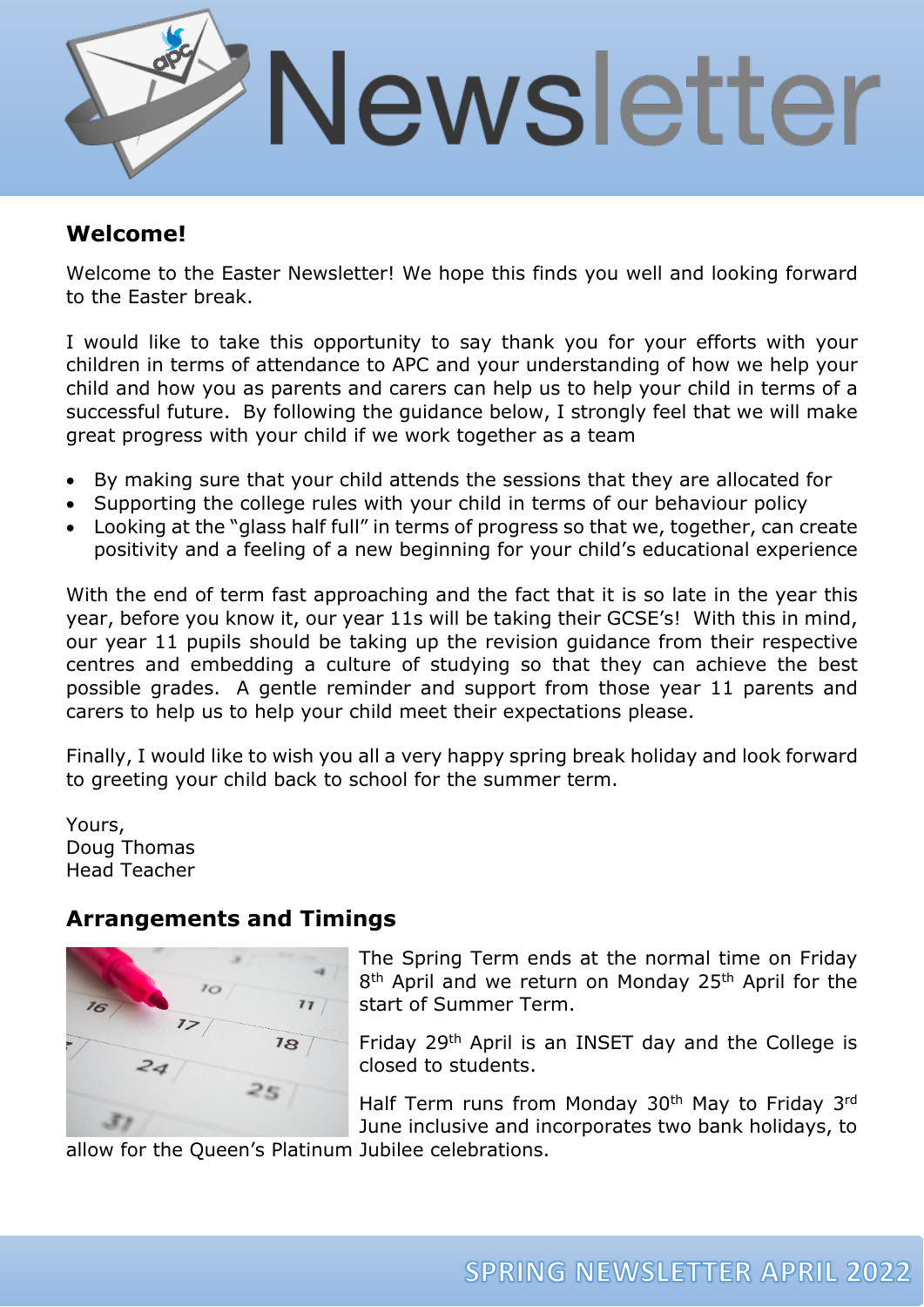

## **Uniform**



Pupils should return to school in full APC uniform after Easter. If you wish to purchase new t-shirts/jumpers, please contact the centre before your child is due to return to school. Where family circumstances make this financially difficult, we would encourage you to talk to us in confidence and we will do all we can to help.

In addition to the APC t-shirts**,** pupils will need to wear dark trousers / skirt / shorts.

# **Free School Meals and Support for Families**

In recognition of increasing financial pressures experienced due to rising food and energy costs, West Sussex County Council is pleased to announce that Free School Meal eligible families will be entitled to a supplementary supermarket voucher to mitigate the impact on their household. Each FSM child will be awarded a £50.00 voucher ahead of the Easter break period.

For children who are not FSM eligible but whose families are struggling financially or in need of practical assistance with any of the elements of the Household Support Fund then support can be provided via the Community Hub, which continues to be a resource accessible for all. The Community Hub can help with food, fuel support, clothing, emergency supplies and much more, and can be contacted on 0330 222 7980 09:00 – 17:00 seven days a week.

### **The War In Ukraine**



The images from Ukraine are very distressing and we are aware that children are exposed to these in many ways. [Here is a brief guide](https://www.apcollege.co.uk/wp-content/uploads/2022/03/War-in-Ukraine-Talking-to-Children-and-Young-people-Advice-and-Guidance.pdf) about how to talk to children and young people about the war in Ukraine.

Meanwhile our Business Team held a Day For Ukraine. They wore yellow and blue, and held a cake sale, raising £184.97 towards the First News Fundraiser for the Disasters Emergency Committee.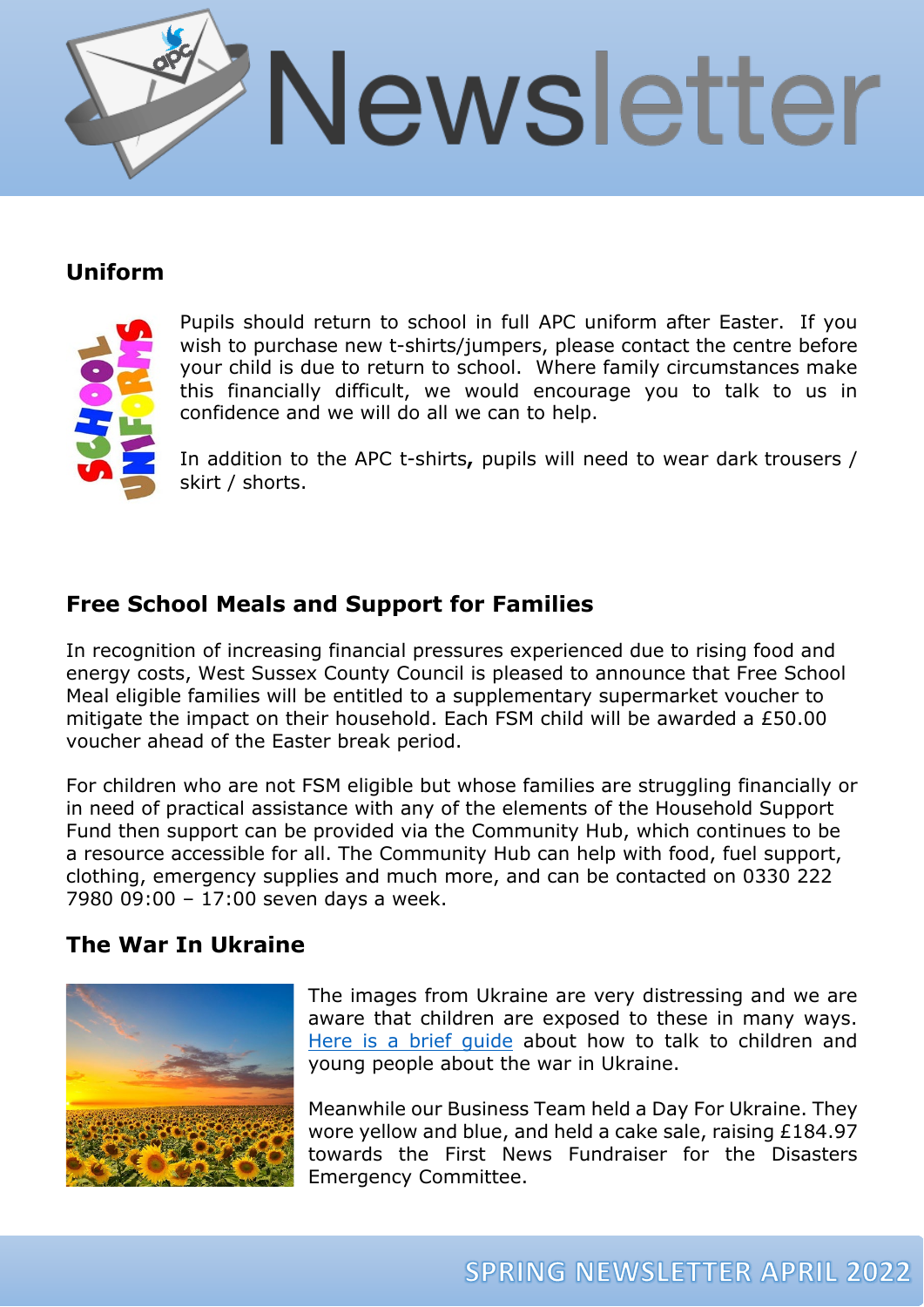

## **Did you know?**

### **New ELSAs**



This term, four of the HLTAs across the school have been trained by the team of WSCC Educational Psychologists as ELSAs – Emotional Literacy Support Assistants. ELSAs are trained to carry out therapeutic interventions to support your son/daughter's emotional well-being. We

will be working with secondary students across Littlehampton, Lancing, Worthing, Burgess Hill and Crawley. The ELSAs will tailor make each student's sessions individually after a meeting with their tutor to find out how best to support them.

Emotional literacy themes that the ELSAs can help with include loss and bereavement, self-esteem, social skills, friendship issues, relationships, anger management, behaviour, anxiety, bullying, conflict and relaxation techniques. Sessions generally run for six to eight weeks, but sometimes we may need more sessions. The first session is always a "getting to know you" session, which can involve games and activities and set the guidelines for the next sessions. After this, the sessions will consist of a check-in, a main activity and a relaxation.

If you would like more information, please contact your son/daughter's tutor who will consult with the relevant HLTA/ELSA for their centre.

### **GoodWoof**



Students at Lancing and Crawley have been involved in an enterprise scheme with Goodwood Estates. They have been offered a stall at their [GoodWoof](https://www.goodwood.com/goodwoof/) dog show in May. The students and staff designed products, market tested them and made prototypes. They presented their ideas and prototypes to Chris Woodgate, CEO of Goodwood Estates, and his team. All the products were given his approval and then manufacturing really took off!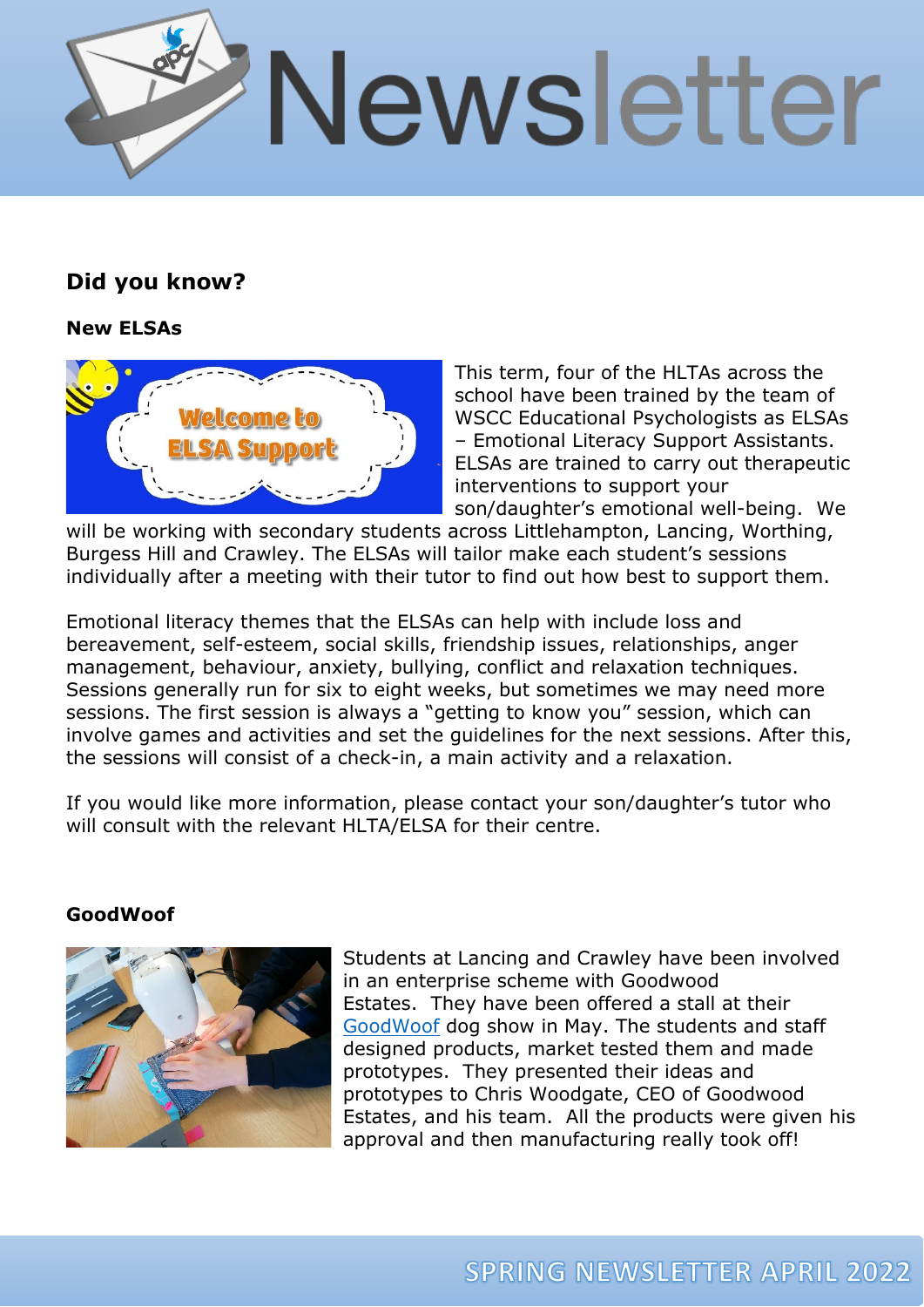



Students at Crawley have designed the 'Pupnick' - a picnic for your dog- and bandanas to celebrate the Queen's Jubilee. At Lancing Students are making a variety of tug toys, bandanas, and poo bag holders. All our products are sustainable and made from recycled or recyclable material. The Worthing Lions Club and students from Varndean College are kindly supporting us with much needed denim donations.

We've had a further meeting where prices and projected profits were discussed, along with final decisions about the layout of the stall. We are all very excited to be involved in this project and are looking forward to visiting Goodwood during their members' meeting this week.

#### **Focus on Chichester Primary**



The children have enjoyed weekly visits to Seeley Copse in Goodwood where they have built dens and toasted marshmallows over an open fire. They tasted syrup filled croissants- a genius idea from one of the pupils! They made pictures in the style of Japanese art and squelched through muddy puddles.

They have celebrated food from around the world, spring rolls for Chinese New Year was a particular favourite with Shrove Tuesday

pancakes another hit! They also made cakes (pictured) for Red Nose Day and raised £40.

#### **Parent/Carer Survey…**



Our annual survey of parents and carers is now available. We always really appreciate your views and feedback and would be grateful if you could take a couple of minutes to complete the survey, which [can be accessed](https://www.surveymonkey.co.uk/r/B2KPCNJ)  [here.](https://www.surveymonkey.co.uk/r/B2KPCNJ)

Thank you so much!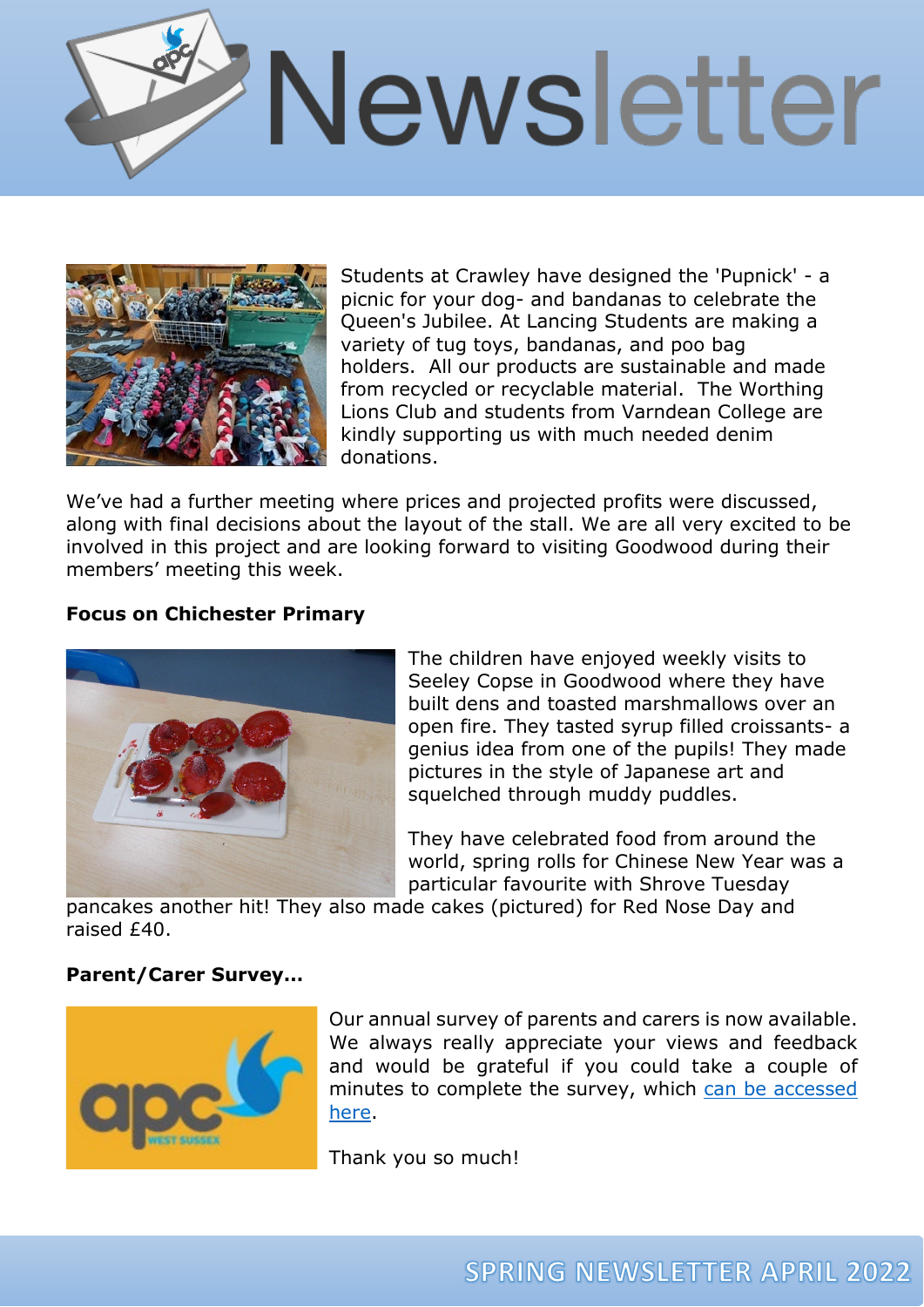

### **Internet Safety**



The UK Safer Internet Centre is a fantastic resource centre for young people and their parents and carers, helping young people to stay safe online.

There are guides and resources for parents and carers here: [Parents and Carers - UK Safer](https://saferinternet.org.uk/guide-and-resource/parents-and-carers)  [Internet Centre](https://saferinternet.org.uk/guide-and-resource/parents-and-carers) for advice on keeping children safe when using a range of devices, including

games consoles, smart speakers, smart TVs, phones and when accessing social media.

There are also some resources including films, games, and quizzes, aimed at young people to help them stay safe online: [Children and young people - UK Safer](https://saferinternet.org.uk/guide-and-resource/young-people)  [Internet Centre](https://saferinternet.org.uk/guide-and-resource/young-people)



National Online Safety offer online safety education for the whole school community. As part of this they produce a weekly free online safety guide on #WakeUpWednesday. [This week's guide](https://www.apcollege.co.uk/wp-content/uploads/2022/03/NOS-Facebook-1.jpg) focuses on Facebook and it highlights a number of risks such as cyberbullying,

strangers and the addictive nature of Facebook. Follow [this link](https://nationalonlinesafety.com/guides?utm_campaign=WakeUpWednesday&utm_medium=email&_hsmi=207720306&_hsenc=p2ANqtz--AEs8oO5MOqLD5obZMol4-v1GCREP1WQDMw76N8luzpccJNz6OXquFECoLjxdsN6S1GY_2lYz_bFkS7cx2utJqC_X7VQ&utm_content=207720306&utm_source=hs_email) to access other information sheets on offer, such as Wink, WhatsApp, Fortnite and loads more.

> The <u>Legendary Parent</u> [Hub](https://parentzone.us3.list-manage.com/track/click?u=bd227427019036d582c40c448&id=a808567679&e=46e857f424) from Parent Zone is packed full of activity

The experts in digital family life ideas and resources to keep families entertained over the holidays as well as supporting them to be safer and more confident online. You will find Interland, which is an interactive online game designed to teach children the five pillars of the Be Internet Legends code, The Legends Family Adventure, plus a range of games, activities and challenges designed to help children be safer and savvier when they go online.